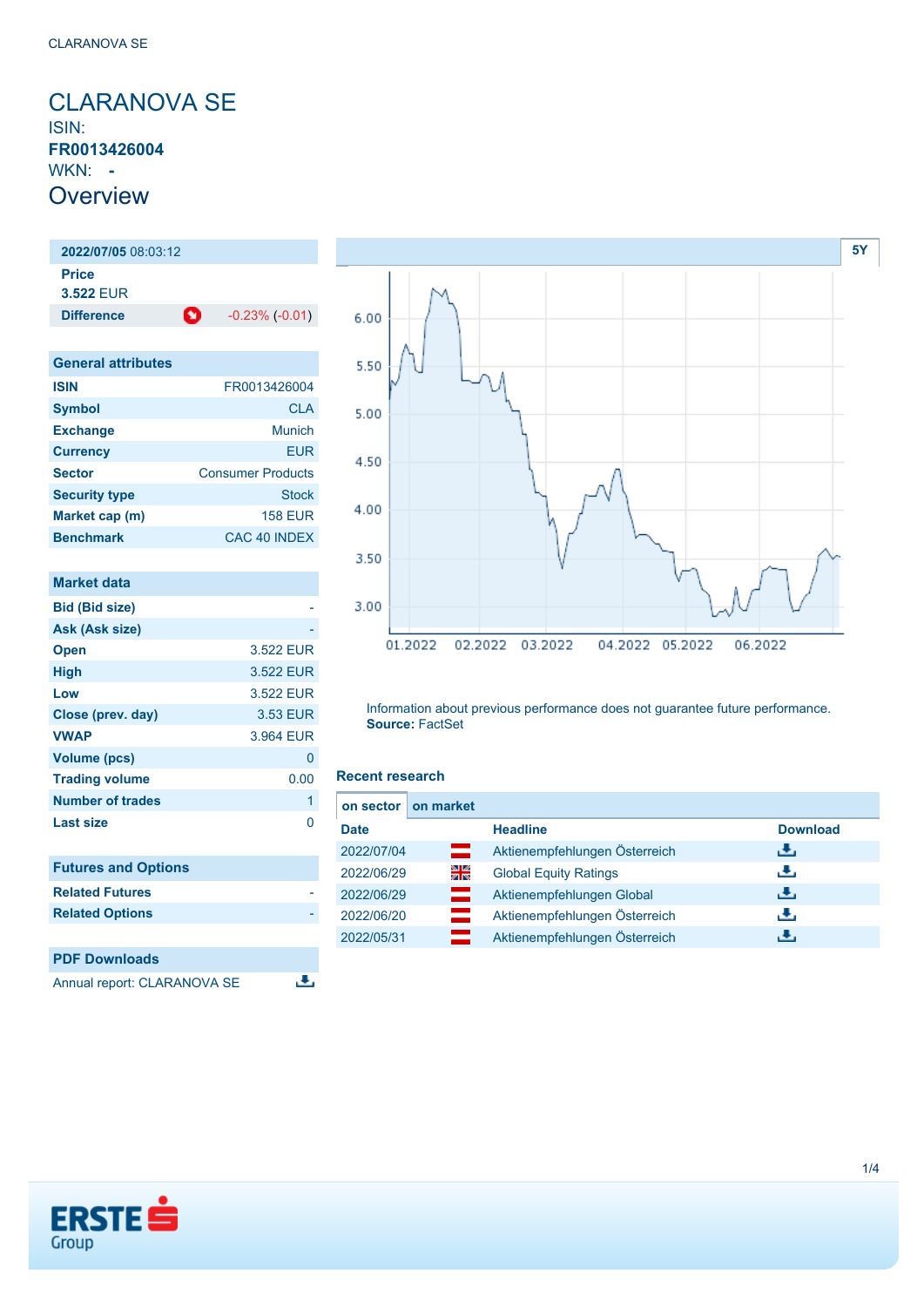# **Details**

**2022/07/05** 08:03:12

**Price**

**3.522** EUR

**Difference C** -0.23% (-0.01)

| <b>General attributes</b> |                          |
|---------------------------|--------------------------|
| <b>ISIN</b>               | FR0013426004             |
| <b>Symbol</b>             | <b>CLA</b>               |
| <b>Exchange</b>           | Munich                   |
| <b>Currency</b>           | <b>EUR</b>               |
| <b>Sector</b>             | <b>Consumer Products</b> |
| <b>Security type</b>      | Stock                    |
| Market cap (m)            | <b>158 EUR</b>           |
| <b>Benchmark</b>          | CAC 40 INDEX             |

| Market data             |           |
|-------------------------|-----------|
| <b>Bid (Bid size)</b>   |           |
| Ask (Ask size)          |           |
| <b>Open</b>             | 3.522 EUR |
| <b>High</b>             | 3.522 EUR |
| Low                     | 3.522 FUR |
| Close (prev. day)       | 3.53 EUR  |
| <b>VWAP</b>             | 3.964 EUR |
| <b>Volume (pcs)</b>     | 0         |
| <b>Trading volume</b>   | 0.00      |
| <b>Number of trades</b> | 1         |
| Last size               |           |

| <b>Performance and Risk</b> |           |       |           |  |
|-----------------------------|-----------|-------|-----------|--|
|                             | 6M        | 1Y    | <b>3Y</b> |  |
| <b>Perf</b> (%)             | $-37.36%$ |       |           |  |
| Perf (abs.)                 | $-2.11$   |       |           |  |
| <b>Beta</b>                 | 1.38      | 1.31  | 1.14      |  |
| <b>Volatility</b>           | 50.19     | 49.62 | 49.62     |  |



Information about previous performance does not guarantee future performance. **Source:** FactSet

| <b>Price data</b>                           |                        |
|---------------------------------------------|------------------------|
| Ø price 5 days   Ø volume 5 days (pcs.)     | 3.548 EUR (0)          |
| Ø price 30 days   Ø volume 30 days (pcs.)   | 3.260 EUR (0)          |
| Ø price 100 days   Ø volume 100 days (pcs.) | 3.664 EUR (14)         |
| Ø price 250 days   Ø volume 250 days (pcs.) | $-EUR(21)$             |
| <b>YTD High   date</b>                      | 6.315 EUR (2022/01/12) |
| <b>YTD Low   date</b>                       | 2.900 EUR (2022/05/12) |
| 52 Weeks High   date                        | 6.315 EUR (2022/01/12) |
| 52 Weeks Low   date                         | 2.900 EUR (2022/05/12) |

```
All listings for CLARANOVA SE
```

| Exchange $\Box$                                          | <b>Date</b>    | <b>Time Price</b> |                      | <b>Trading</b><br>volume (mio.) | <b>Number of</b><br>trades |
|----------------------------------------------------------|----------------|-------------------|----------------------|---------------------------------|----------------------------|
| Stuttgart                                                | 2022/<br>07/05 |                   | 15:44 3.388 EUR 0.00 |                                 | 11                         |
| <b>Munich</b>                                            | 2022/<br>07/05 |                   | 08:03 3.522 EUR 0.00 |                                 |                            |
| London Stock Exchange<br><b>European Trade Reporting</b> | 2022/<br>07/05 |                   | 17:30 3.466 EUR 0.00 |                                 | $\overline{2}$             |
| Frankfurt                                                | 2022/<br>07/05 |                   | 08:02 3.456 EUR 0.00 |                                 |                            |
| <b>Euronext Paris</b>                                    | 2022/          |                   | 17:35 3.44 EUR       | 0.29                            | 217                        |
|                                                          |                |                   |                      |                                 |                            |

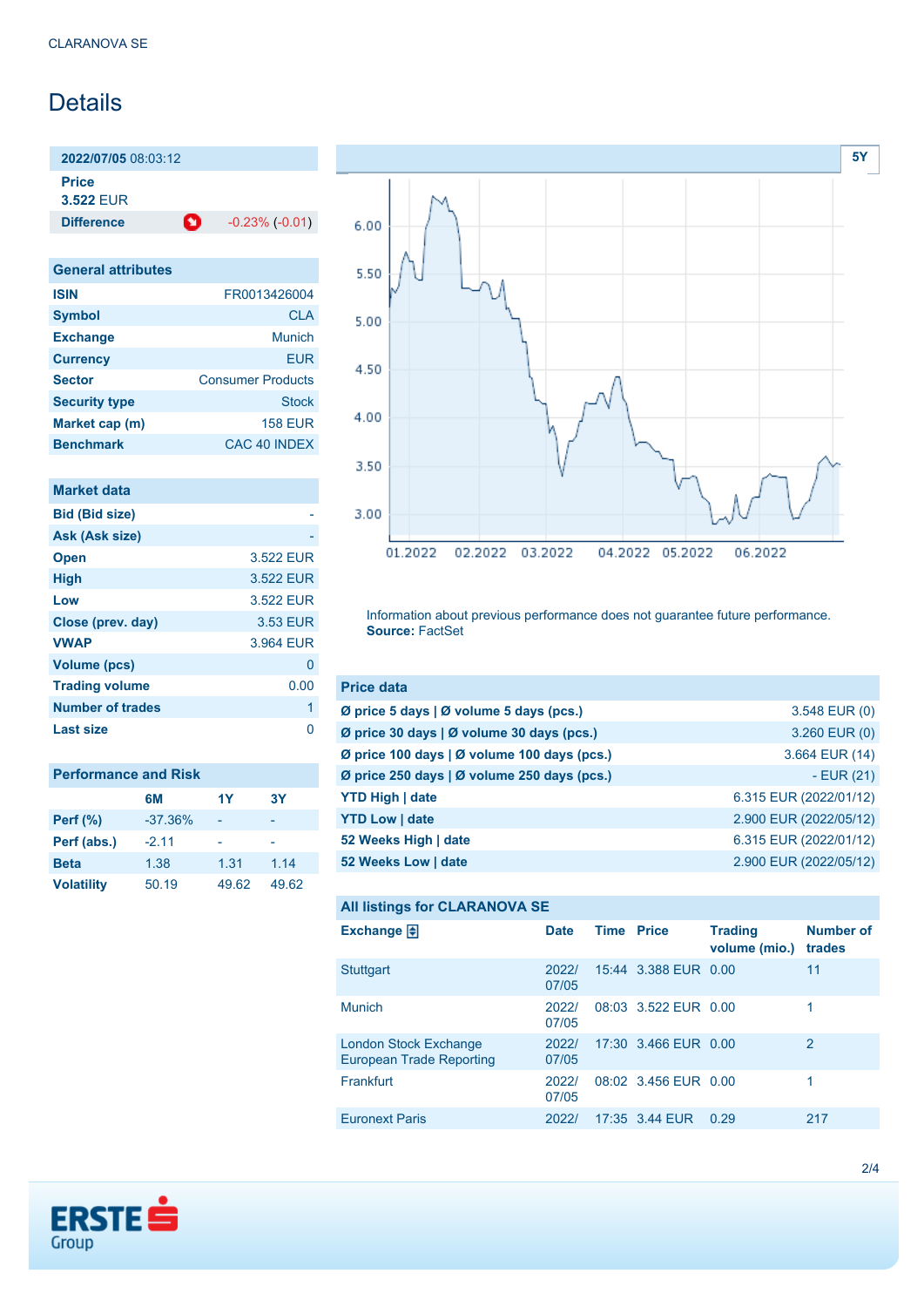|               | 07/05                               |  |  |
|---------------|-------------------------------------|--|--|
| <b>Berlin</b> | 2022/ 08:08 3.408 EUR 0.00<br>07/05 |  |  |